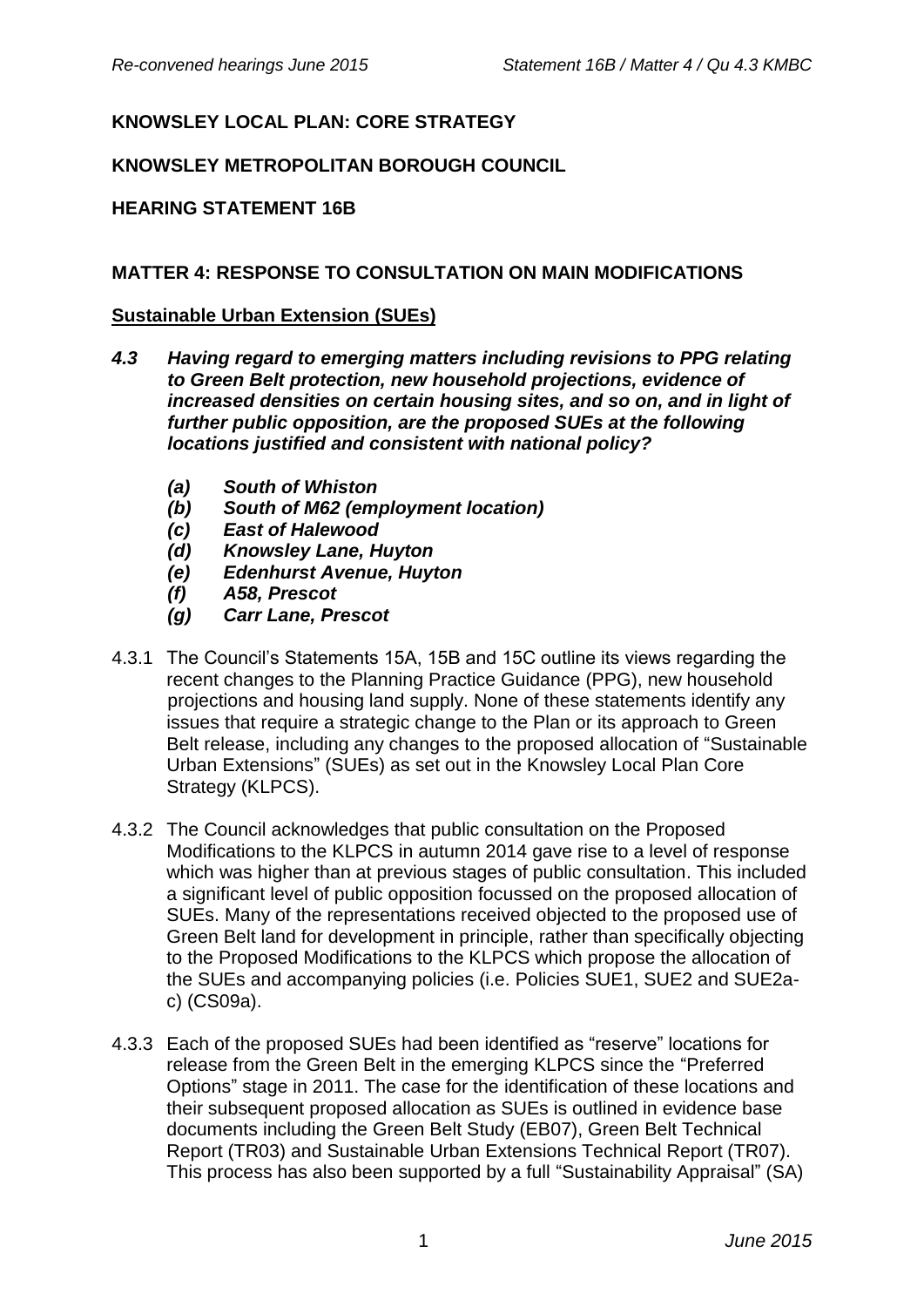of potential Green Belt sites (SD08/08a) and of the Proposed Modifications (SD09). The vast majority of representations relating to the proposed SUEs cover matters which have been addressed within this evidence base and/or have been addressed by the Council through responses to previous stages of consultation. Many of the issues raised have also been considered in detail through the Examination in Public of the KLPCS to date, including at two rounds of hearings in November 2013 and July 2014. Reflecting this, the Inspector's two Interim Findings documents set out various interim conclusions about the Council's approach to the proposed SUEs (EX26 and EX34).

- 4.3.4 The Council outlined its comments in response to a summary of all matters raised in response to the Proposed Modifications consultation in the "Accounting for Proposed Modifications Representations" document (SD35). Specific sections of document SD35 relate to each of the proposed SUEs listed within the Inspector's question, as set out below:
	- South Whiston and South of M62 section 25, page  $149 176$ ;
	- East of Halewood section 24, page  $138 148$ ;
	- Knowsley Lane, Huyton section 20, page  $100 110$ ;
	- Edenhurst Avenue, Huyton section 21, page 111 122;
	- A58 Prescot section 22, page 123 131; and
	- Carr Lane, Prescot section 23, page 132 137.
- 4.3.5 The issues commonly raised in Proposed Modifications representations and summarised in document SD35 in relation to one or more of the proposed SUEs mentioned above relate to:
	- Green Belt release / Green Belt principles;
	- Proposed SUE boundaries:
	- Existing uses;
	- Proposed uses / mix of uses;
	- Density of proposed development;
	- Highways;
	- Flora and fauna / ecology;
	- Flooding;
	- Air quality;
	- Infrastructure;
	- Impacts on adjacent areas; and
	- Master planning (affecting the proposed SUEs at South Whiston / South of M62, East of Halewood and Knowsley Lane, Huyton only).
- 4.3.6 Document SD35 also includes sections on non-site specific matters raised in relation to: the proposed SUEs (section 17, page 83-94); other/alternative sites (section 27, page 188-191); and the Sustainability Appraisal of the KLPCS (section 37, page 211-225).
- 4.3.7 The Council's responses in document SD35 do not identify any further modifications to the KLPCS in relation to the proposed SUEs. As noted, many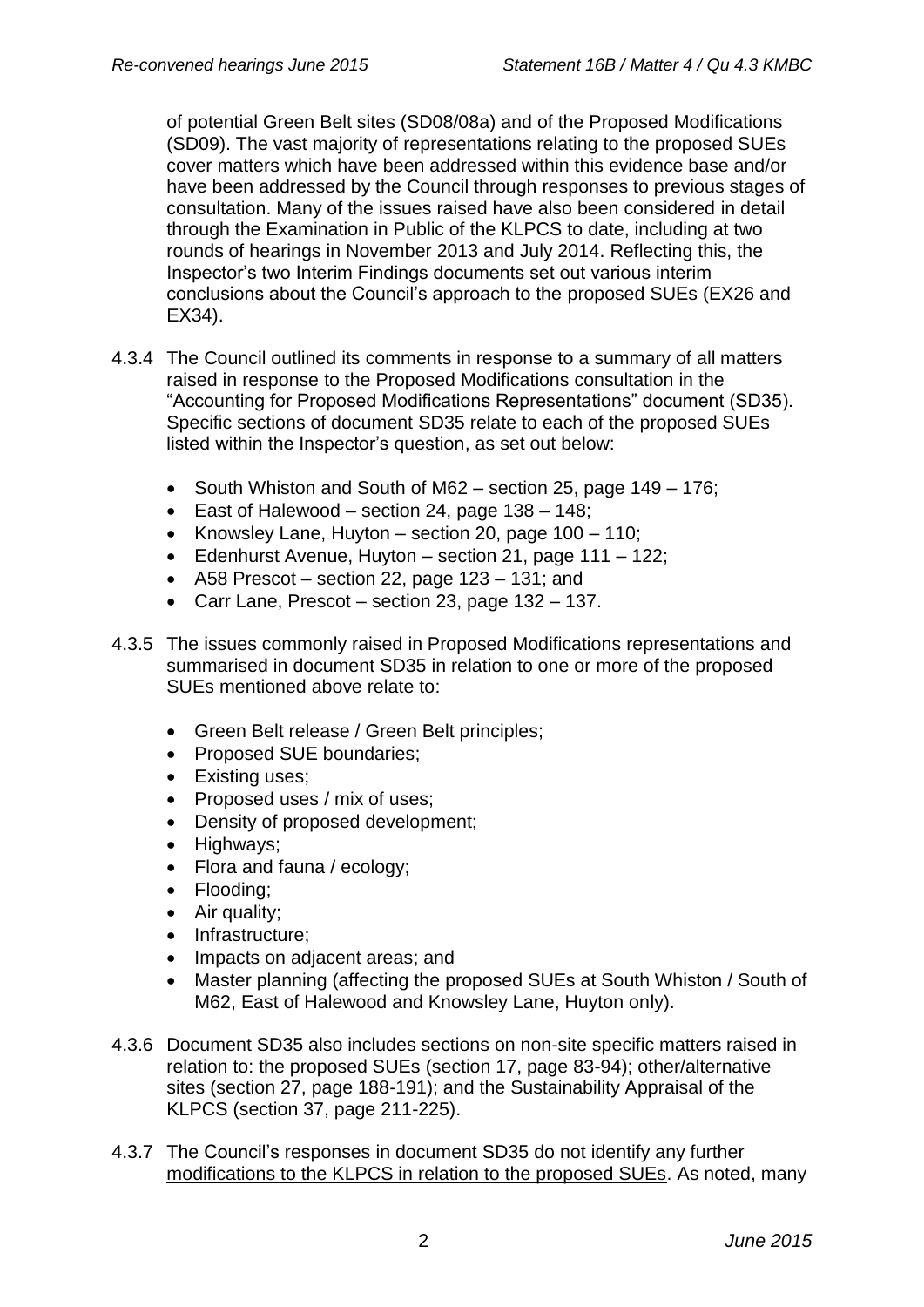of the issues raised had already been considered as part of the plan making process and Local Plan hearing sessions to date, and the Council considers that they do not raise any new soundness or legal compliance issues, including specifically any issues which affect the Council's case regarding the exceptional circumstances which must be satisfied for Green Belt release in accordance with the National Planning Policy Framework ("the Framework").

- 4.3.8 The remaining parts of this statement respond to specific issues raised in the Proposed Modifications representations which have not been specifically considered within the Examination to date, or for which there is new or revised evidence. This offers the Council the opportunity to clarify whether these additional specific matters affect the soundness and legal compliance of the KLPCS. The section below should be read in conjunction with the relevant parts of document SD35 (as referred to in paragraph 4.3.4 above), which set out the Council's comments on the issues raised by representors.
	- *(a) South of Whiston*
	- *(b) South of M62 (employment location)*
- 4.3.9 Representations received from Highways England (formerly the Highways Agency) (Rep ID 204) and St.Helens Council (Rep ID 487) requested that additional evidence be provided about the impact of the proposed "South of Whiston" and "Land South of M62" SUE on the strategic road network and roads in the St.Helens area. The Council commissioned Mott MacDonald to produce the "South of Whiston and Land South of M62, Analysis of Highway Impacts Study Stage 1" (AD62). This followed the publication of a "Statement of Common Ground" (AD59) which committed the Council to work closely with the Agency in bringing forward further evidence. The study uses the Liverpool City Region Transport Model to model flows on the highway network in peak periods in order to identify areas that will become congested as a result of the developments.
- 4.3.10 The study identified selected areas in Knowsley (Huyton and Prescot) and St.Helens (Rainhill) which could become over capacity following the development of the proposed SUE unless appropriate mitigation measures are implemented. The study, including a second stage yet to be completed, will inform the Council's development of a Supplementary Planning Document (SPD) to guide the development of this SUE. It will also provide evidence to help inform a detailed Transport Assessment, which would need to be submitted by an applicant with any future planning application for the development of the SUE, to ensure that adequate highway mitigation measures are identified and funding sought from the developer through a legal agreement.
- 4.3.11 Highways England has now withdrawn its representations and will be involved in the second stage of the study in due course. This issue is not considered to affect the soundness of the KLPCS. Policy SUE2c), clause 2a) confirms that any development of this SUE must include any measures needed to address the impact of the development on traffic generation in the area.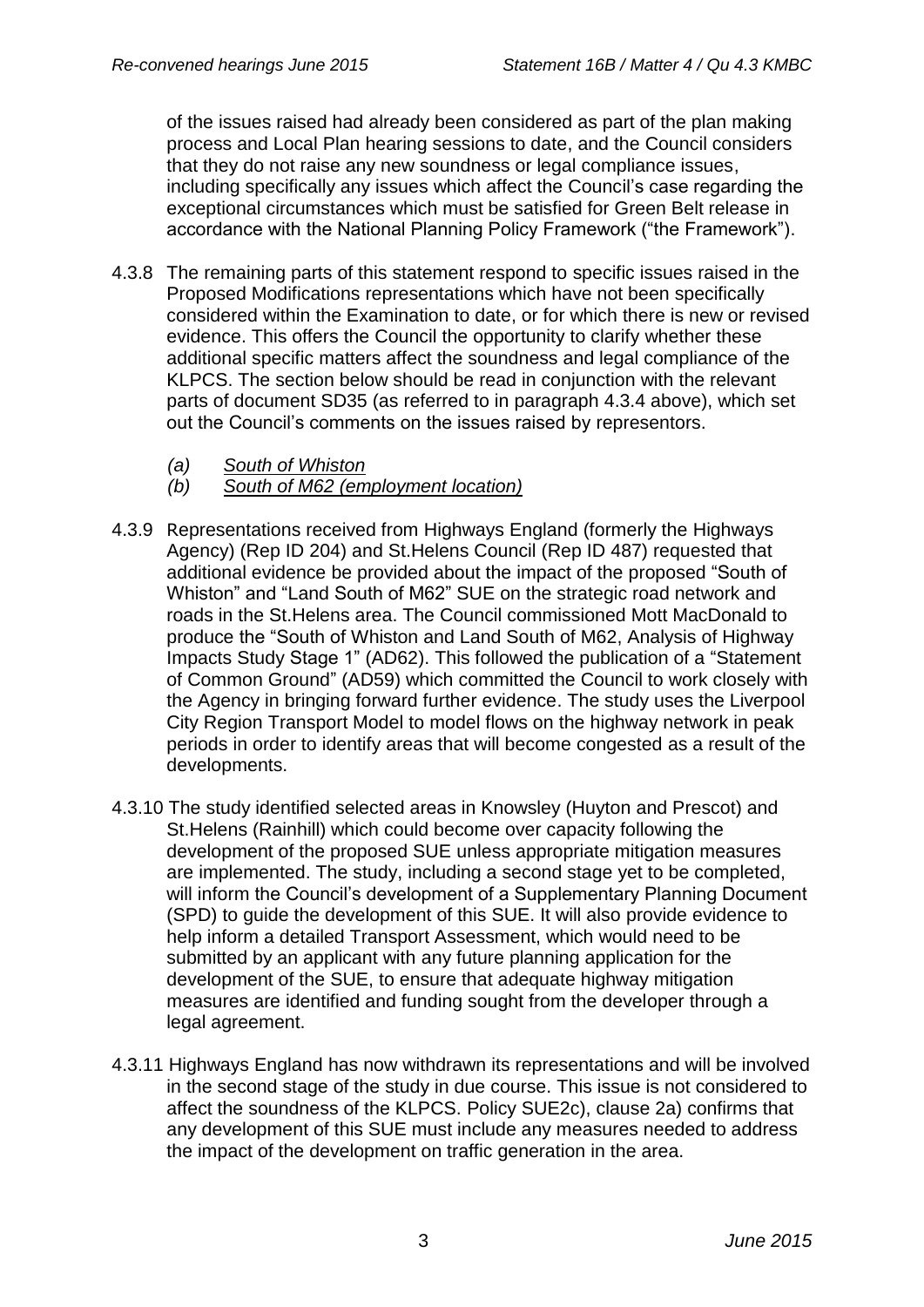- 4.3.12 Representations were received from St.Helens Council and members of the public raising concerns about the impact of the proposed "South of Whiston" and "Land South of M62" SUE on education provision. In response the Council prepared the "Education Capacity – Technical Note" (AD61) which addresses these concerns by setting out existing and projected school capacity and demand for school places. This also investigates what the potential additional demand for school places may be as a result of the future development of Knowsley as proposed in the KLPCS. The note concludes that due to the proposed SUE at South Whiston, there is likely to be additional pressure placed on primary school provision. The findings are consistent with KLPCS Policy SUE 2c which outlines that proposals for the development of the site should give consideration to delivering a new primary school of an appropriate scale to meet the needs of the South of Whiston SUE, and/or appropriate financial contributions to meet these needs off-site.
- 4.3.13 With regard to cross boundary issues, the study finds that a number of pupils resident in Knowsley and St Helens cross into the applicable neighbouring authority to attend schools. The greatest level of movement is experienced at secondary school level and by Knowsley resident pupils attending Rainhill High School in St.Helens Council area. The study notes that the level of this movement has remained relatively consistent historically. As a result of the development of the South of Whiston SUE, the study identifies that in the future pupils living a greater distance from Rainhill High School may not be able to access places at this school. These pupils are likely to be disproportionately Knowsley residents within the Huyton area. Notwithstanding this issue, the study notes that these pupils will still be able to access secondary education locally due to existing secondary school provision in St Helens and Knowsley.
- 4.3.14 The Council does not consider this to be an issue which affects the soundness of the KLPCS, and considers that this can be appropriately addressed through the master planning of the South Whiston SUE and the planning application process in due course.
- 4.3.15 The Coal Authority (Rep ID 88) suggested that the issue of minerals sterilisation should be addressed within the SUE Allocation profile for South Whiston and Land South of the M62. The Council considers that issues of prior minerals extraction, mineral safeguarding and mining legacy can be appropriately considered through the master planning process and when a planning application is received (in particular through the application of KLPCS Policy CS25) and do not warrant any further modifications to the KLPCS. The Coal Authority does not object to the allocation of any of the individual SUEs, including South Whiston and Land South of the M62.
- 4.3.16Several representations questioned the impacts of the proposed SUE on local employment levels in the Whiston area and elsewhere. Policy CS4 clause 1(f) of the KLPCS encourages recruitment targeted towards communities living in and around development sites. This ensures that any voluntary agreement(s) that the developer enters into with regard to local employment can be attributed positive weight when determining planning applications. The policy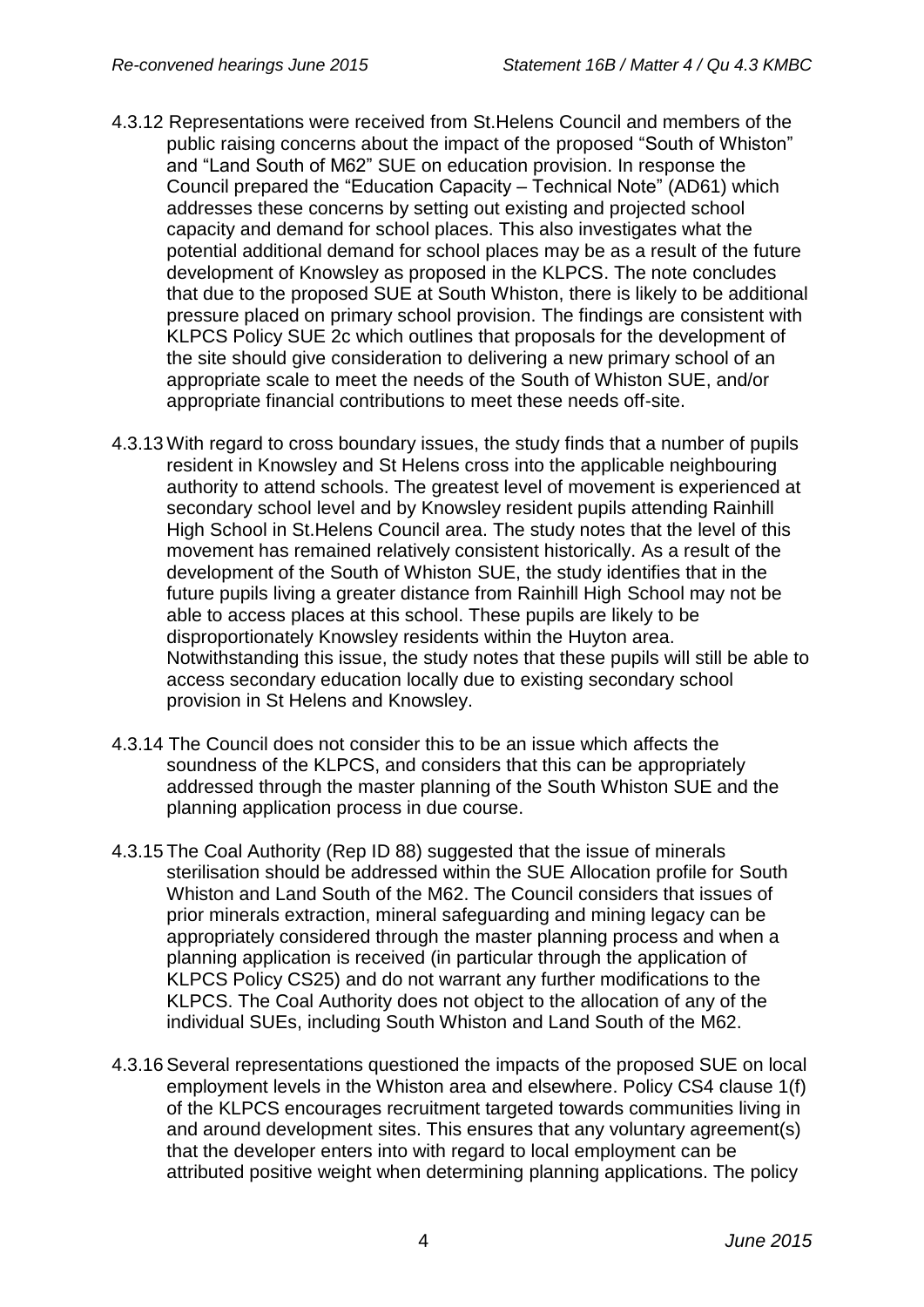also supports wider initiatives encouraged through the Council's "Economic Regeneration Strategy" (PG32) to provide training and support attainment levels of residents. It is not however considered appropriate to impose specific restriction or targets relating to the use of local labour. Such an approach would conflict with paragraphs 14 and 19 of the Framework, and undermine Knowsley's economic links to the wider Liverpool City Region.

4.3.17Selected representations questioned the benefits of the proposed SUE in addressing issues of social deprivation in Whiston, and suggested that the development may exacerbate social challenges within the area. There is no evidence to suggest that appropriately designed new development would cause significant harm to the quality of life of existing residents to an extent which renders the KLPCS unsound. Furthermore the design of development will be subject to detailed requirements under other Local Plan policies, relating for example to sustainable development and preventing impact upon surroundings when a planning application is submitted. The Sustainability Appraisal of the KLPCS (SD32) considers social impacts of the KLPCS policies, including the SUE policies.

## *(c) East of Halewood*

- 4.3.18As was the case for the South Whiston and Land South of M62 SUE, objections were raised to the East of Halewood SUE on the grounds of local education provision. The "Education Capacity – Technical Note" (AD61) found that Halewood may experience a small deficit in primary school places by 2028 as a result of the development of the proposed SUE. It is anticipated that this pressure could be met via existing surplus places and/or opportunities to expand existing primary school sites within Halewood. The Council does not consider this to be an issue which affects the soundness of the KLPCS, and considers that this can be best addressed through the master planning of the East of Halewood SUE and the planning application process in due course.
- 4.3.19 One representation from a member of the public notes the proximity of the chemical works on Lower Road (Pentagon Fine Chemicals), located to the South East of the proposed SUE at East of Halewood. The Pentagon Fine Chemicals site is at its nearest point about 1.2 kilometres to the east of the proposed East of Halewood SUE. The Health and Safety Executive (HSE) has for many years identified the Pentagon Fine Chemicals site as a hazardous installation. Under schedule 4(e) of the Town and Country Planning (Development Management Procedure) (England) Order 2015 the Council must consult the HSE on any planning application for housing and other specified forms of development if the application site falls within a consultation zone identified by the HSE. For the purposes of operating these arrangements the HSE has identified 3 concentric zones around the Pentagon Fine Chemicals site. The East of Halewood SUE falls partly within the "outer" but entirely outside the "inner" and "middle" of these consultation zones. The HSE has been consulted at all stages of preparation of the KLPCS but has not raised any objections at any stage. The HSE's "Current Approach to Land Use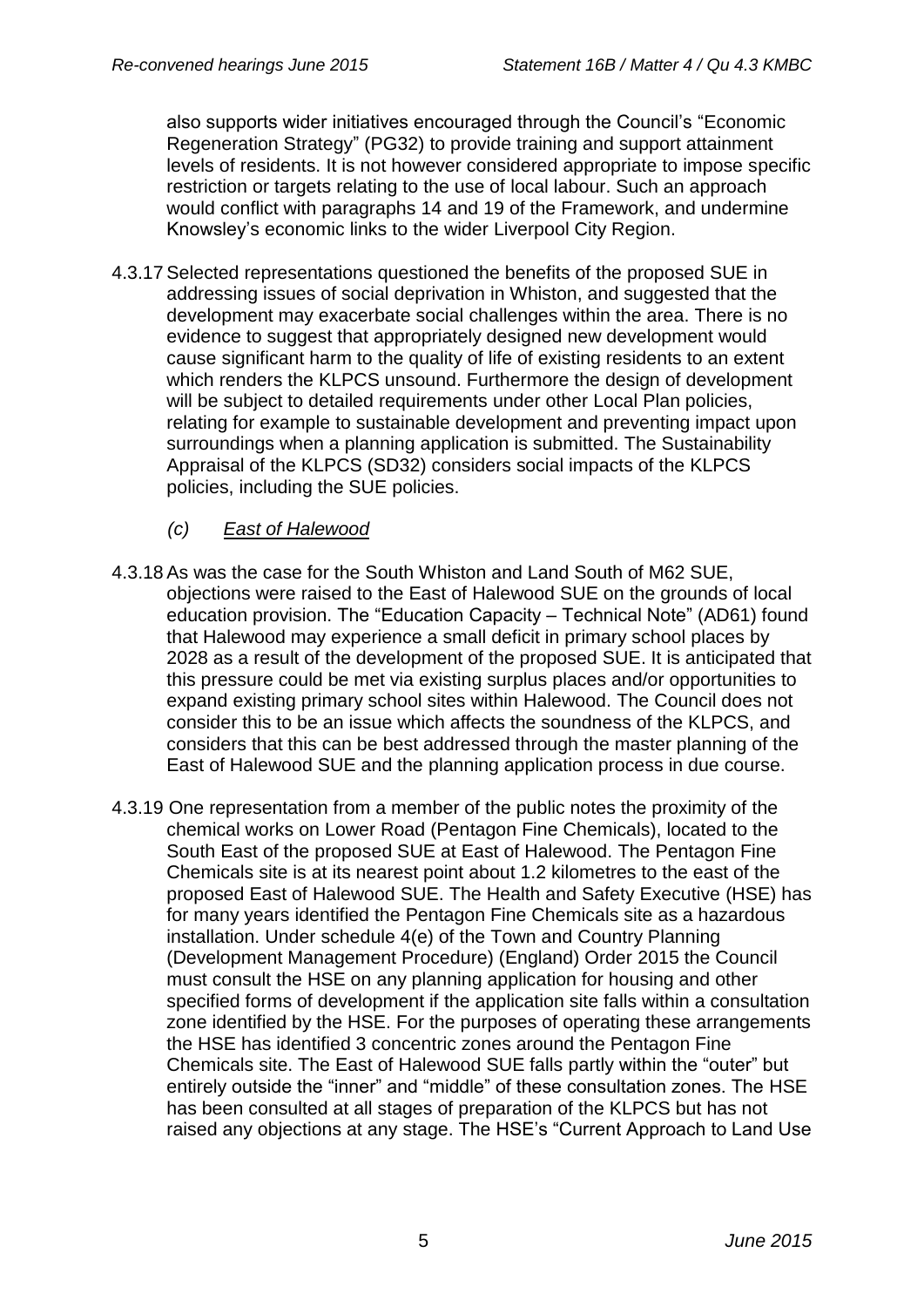Planning" document<sup>1</sup> confirms in paragraph 5 that the HSE will not normally advise against housing development being permitted within the "outer" (or indeed the "middle") consultation zone of a hazardous installation. Furthermore, the Council will continue to liaise with the HSE as site-specific guidance is developed for the East of Halewood SUE as part of the proposed Supplementary Planning Document for the site.

- *(d) Knowsley Lane, Huyton*
- 4.3.20 The Coal Authority suggested that the issue of minerals sterilisation should be addressed within the SUE Allocation profile for Knowsley Lane, Huyton. The Council considers that the consideration of issues of prior minerals extraction, mineral safeguarding and mining legacy can be appropriately considered through the master planning process and when a planning application is received (in particular through the application of KLPCS Policy CS25).
	- *(e) Edenhurst Avenue, Huyton*
- 4.3.21Several representations argued that the comparatively small size of Edenhurst Avenue SUE meant that its development would make a limited contribution to housing growth and therefore there was no need to include the site to ensure the success of the KLPCS. The Council argues that the Edenhurst Avenue site, like all other proposed SUEs has been selected on the basis of robust evidence. Although the site has a nominal capacity of only 86 dwellings, this would make an important contribution to delivering housing growth, particularly in the Roby/South Huyton area. As with all the SUEs, the site capacity given in Appendix E of the KLPCS is only nominal and it may be possible for a degree of flexibility regarding site capacity to be exercised through the planning application process, provided the proposal which is submitted complies with relevant KLPCS policies and is justified by evidence.
- 4.3.22 Representations from members of public objected to the allocation of the SUE on the grounds that its allocation may make it available for use by travellers. KLPCS Policy CS18 sets out the Council's approach to accommodation for Gypsies and Travellers and Travelling Showpeople. Targets for accommodation and site allocations are proposed to be set out in the "Local Plan: Site Allocations and Development Policies" document. The preparation of this document is yet to be commenced. There is no evidence that the Edenhurst Avenue SUE site, or any other site, is currently being considered for such an allocation. The Council is aware of no proposals for such a use on this site and any such proposals on this or any other site would be considered on its merits in accordance with the relevant Local Plan policies.
	- *(f) A58 Prescot*

1

4.3.23Some representors objected to the proposed SUE at land bounded by the A58 in Prescot on the grounds that it would have the potential to encourage

<sup>&</sup>lt;sup>1</sup> Available to view on the HSE website at <http://www.hse.gov.uk/landuseplanning/lupcurrent.pdf>